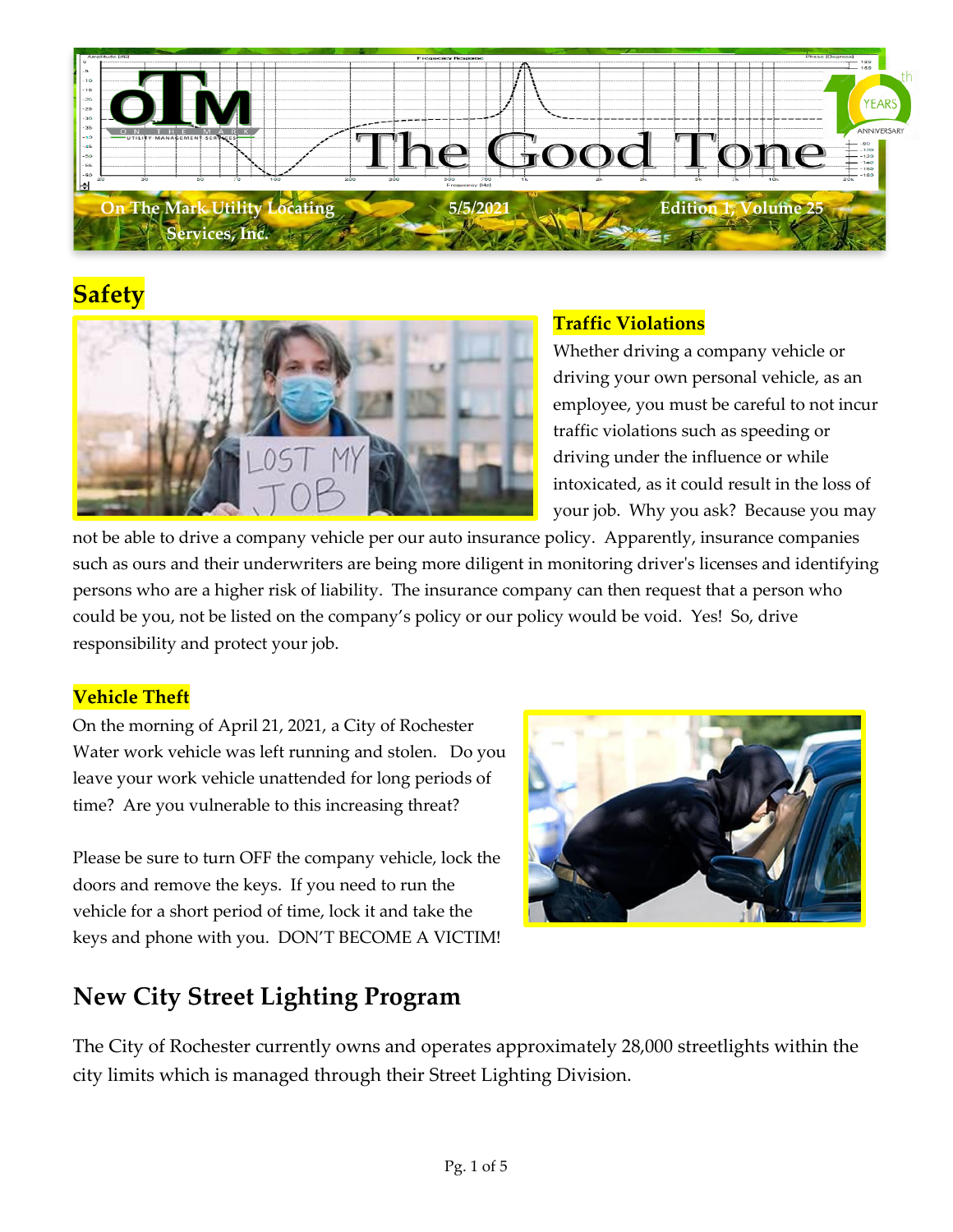Nearly a decade ago the city acquired all the street lighting inventory from Rochester Gas & Electric. This inventory requires redesigning of portions of the system and thoroughly documenting the infrastructure of approximately 5,000 streetlights. These maps have not been updated for the past (approximately) 12-15 years!



Bergmann Engineers and OTM teamed up to present a Request for Proposal (RFP) for this project. In February, we were awarded the program!

OTM crews will conduct all the underground streetlight line locating, location of light poles and handhole verifications. Within two (2) weeks of this work, an OTM GPS crew will come behind the OTM Locators and take GPS coordinates of all the underground lines, pole locations and handholes, to create a .kmz (Google Earth) file. Bergmann Engineers will use these files to create all the Geographic Information System (GIS) maps. These updated GIS maps will then be utilized by the City for future operations & maintenance work including repairs.

This program will be broken into four (4) geographical quadrants (NE, SE, NW & SW). OTM will complete a quadrant before moving to the next quadrant, until all the required streets are completed.

Because the City is behind in creating the contract for this program, the program could carry over into 2022.

## **Extension of DPV-ConEdison and BSA One-Call Contracts**

In April, ConEdison extended the current Damage Prevention Vehicle (DPV) program for an additional year and Buffalo Sewer Authority (BSA) asked OTM to extend the current sewer 811 one-call locating program for an additional year per contract. Successfully rebidding contracts is great but so too is having a satisfied client extend an



existing contract. Great job by all those working in and supporting these programs!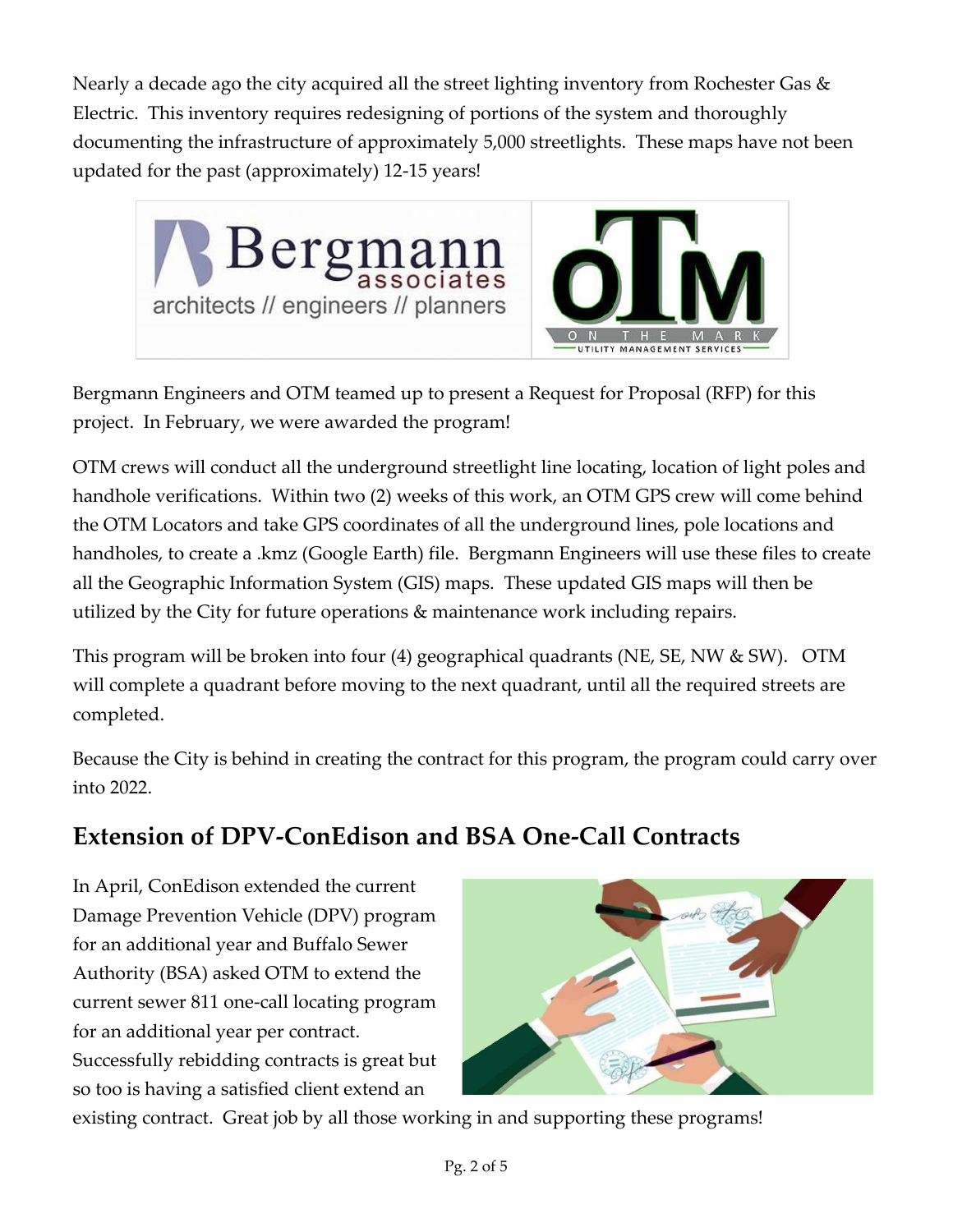### **Employee Satisfaction Survey**

In February, we sent out an Employee Satisfaction Survey. The results were as shown below:

| <b>Human Resources</b>    |     |     |
|---------------------------|-----|-----|
| 5 - Excellent             | 82% | 99% |
| 4 - Satisfactory          | 16% |     |
| 3 - Somewhat Satisfactory | 2%  |     |
| 2 - Poor                  | 0%  | 1%  |
| 1 - Very Poor             | 0%  |     |

Overall HR's rating was positive. There was one rating of Somewhat Satisfactory for treating employees with respect and a poor rating for communicating change effectively, but there were o comments as to why this rating was chosen.

| 5 - Excellent             | 61% | 90% |
|---------------------------|-----|-----|
| 4 - Satisfactory          | 25% |     |
| 3 - Somewhat Satisfactory | 7%  |     |
| 2 - Poor                  | 5%  | 10% |
| 1 - Very Poor             | 2%  |     |

Overall IT's rating was positive. The area that employees rated less than Satisfactory was in the rea of responsiveness and communication.

| Fleet                     |     |     |
|---------------------------|-----|-----|
| 5 - Excellent             | 72% | 92% |
| 4 - Satisfactory          | 17% |     |
| 3 - Somewhat Satisfactory | 6%  |     |
| 2 - Poor                  | 0%  | 8%  |
| 1 - Very Poor             | 4%  |     |
|                           |     |     |

Overall Fleet's rating was positive. Where employees felt concern was in the area of esponsiveness.

| <b>Operations</b>         |     |     |
|---------------------------|-----|-----|
| 5 - Excellent             | 78% | 96% |
| 4 - Satisfactory          | 17% |     |
| 3 - Somewhat Satisfactory | 2%  |     |
| 2 - Poor                  | 1%  | 4%  |
| 1 - Very Poor             | 2%  |     |

Overall Operations rating was positive. The only area of concern was in responsiveness.

| <b>Overall Results</b>    |     |     |
|---------------------------|-----|-----|
| 5 - Excellent             | 73% | 94% |
| 4 - Satisfactory          | 19% |     |
| 3 - Somewhat Satisfactory | 4%  |     |
| 2 - Poor                  | 2%  | 6%  |
| 1 - Very Poor             | 2%  |     |

As a whole HR, IT, Fleet and Operations had a good rating. The team is working hard to make sure each employees concerns and issues are addressed. There were only small areas of concern and it revolved around responsiveness.

These results were reviewed with IT, Fleet, Operations and HR. We discussed the areas where we could make improvement and as a team are working towards improving those areas. Thank you for taking out the time to complete the survey. We truly value the information you have provided. Your feedback makes a difference and serves to help us improve.



**Dale Moser** was the winner of the \$50 gift card from the random drawing of survey participants. Congratulations Dale!

Be on the lookout for our next survey! Who knows you may be the next gift card winner and how much we will be gifting away?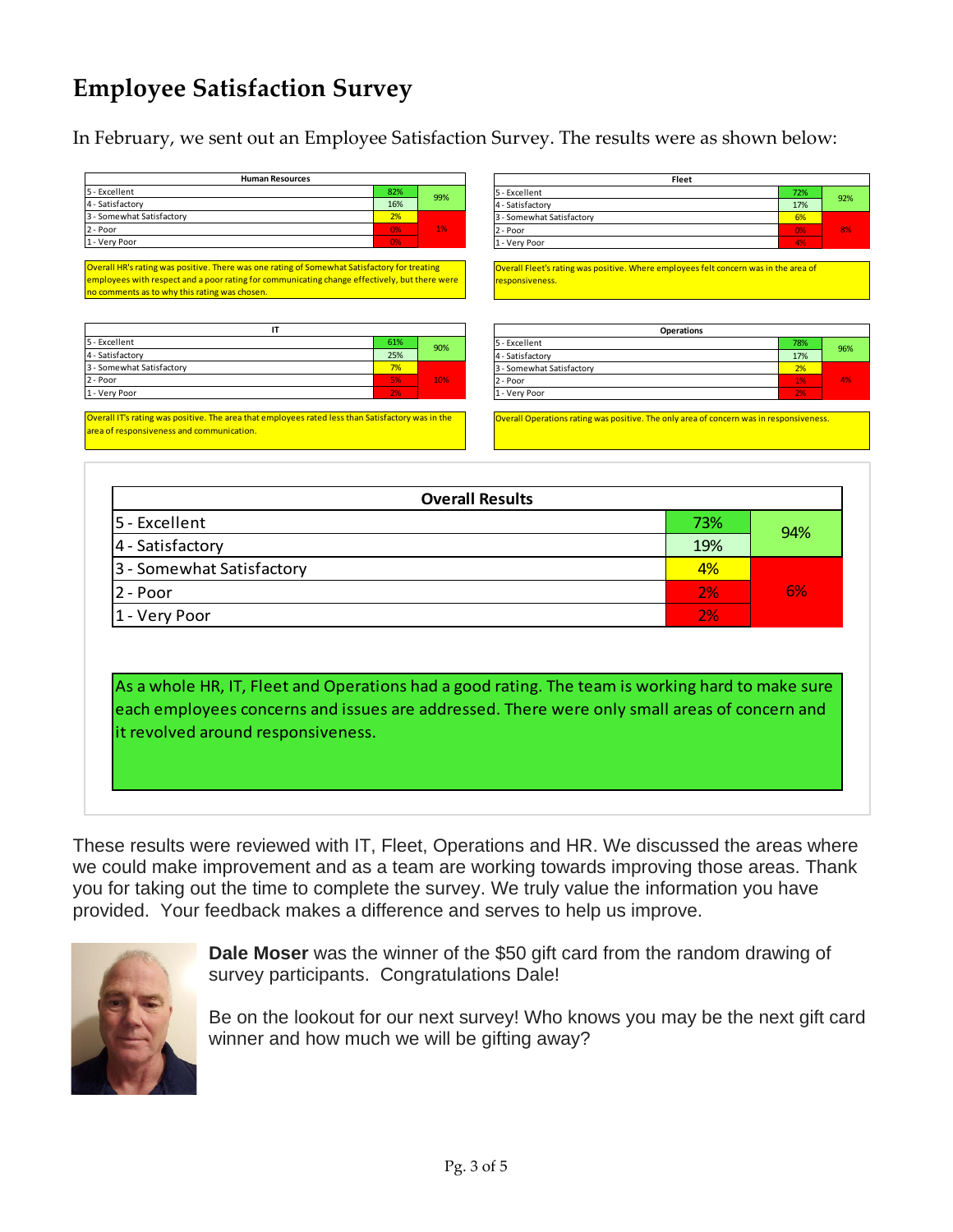# **New Private Utility Locating Van**

This van is a Ram ProMaster. It is significantly larger and has higher horsepower than our old van. As it turns out, we obtained this new van just weeks before our old van was totaled in a vehicle accident. While the timing of this must be from God, we know the protection afforded to Andrew Speca and the other accident motorist was definitely His Grace & Mercy. We thank God for this and for our new van. Andrew, Tom, Joe, let's get going, laying paint, and make sure it is ON THE MARK!



This image shown is a decal rendering overlayed onto a picture of the van. Van will be decaled by the end of this month.

## **Sidewalk Locating Crew (SLC)**

Photo of the OTM team members being trained on locating gas & electric on city sidewalks.



From left to right: Rob Polimeni, Jim Fox, Daniel Sasu, Aaron Clifford, David Whitaker, Elias Maldonado, and Keith Allen.